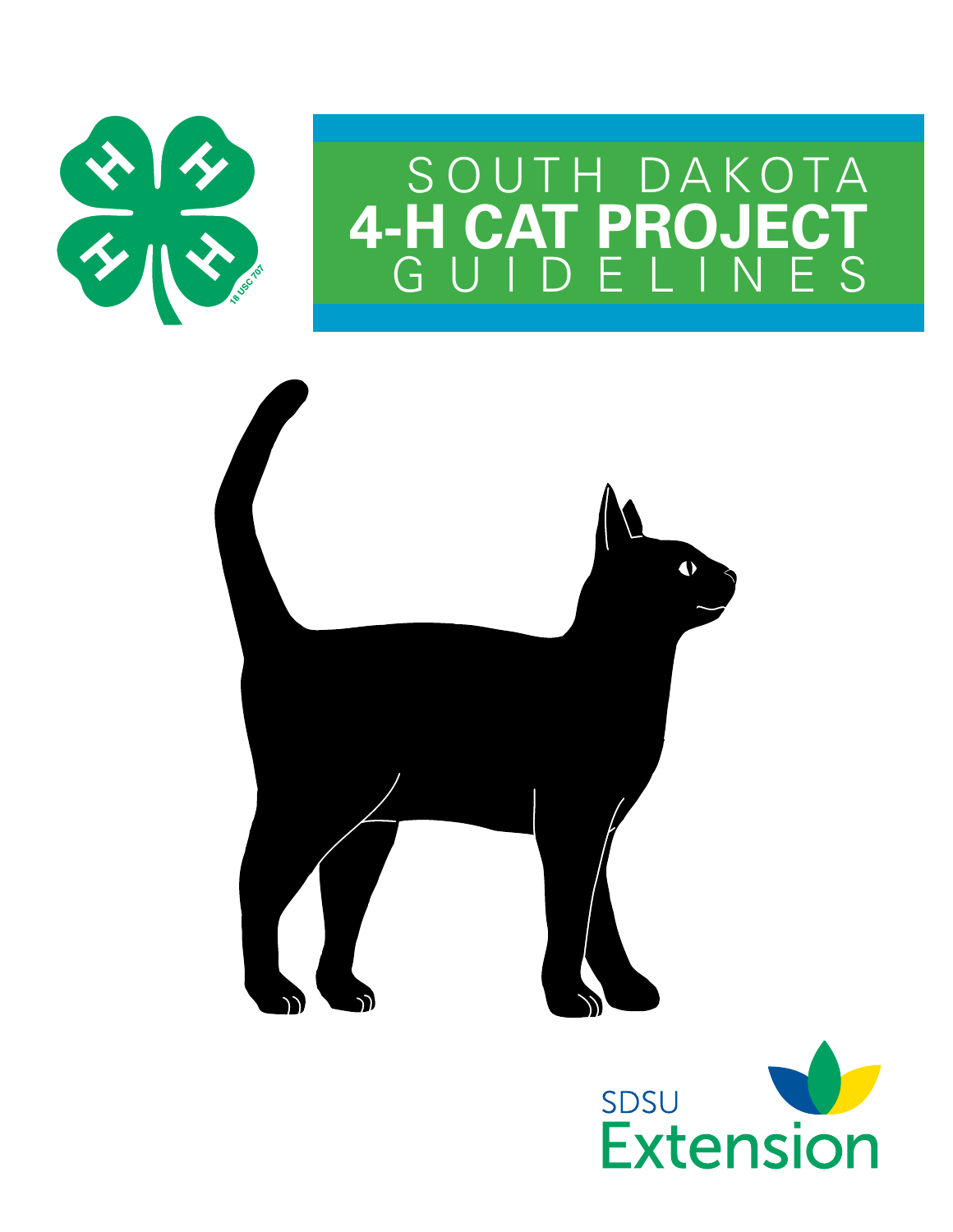# **CONTENTS**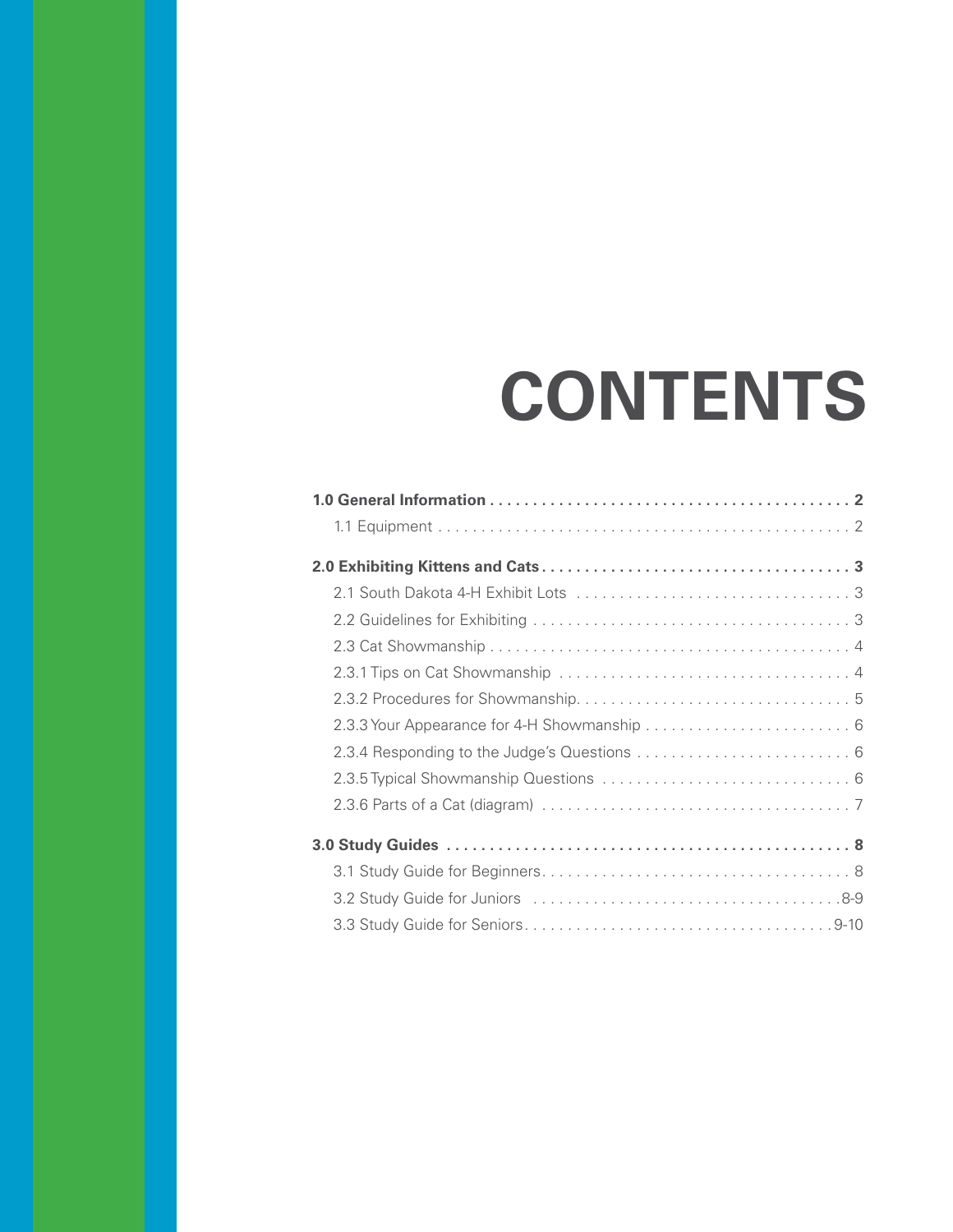#### **2013** SDSU EXTENSION 4-H YOUTH DEVELOPMENT

### South Dakota 4-H Cat Project Guidelines

Review and Revision: Audrey Rider | State 4-H Events Field Specialist Original Publication: 2009 – Marilyn Rasmussen, Ph.D. | 4-H/Youth Development Specialist Denise Lingscheit | 4-H/Youth Development Educator LaDonna McKnight | 4-H/Youth Development Educator

#### **Welcome to the 4-H Cat Project!**

These guidelines will help you learn about your cat and how to exhibit or show your cat. Throughout the year, you have been learning many things about kittens and cats through your project work. For example, here's a question you might be able to answer: When were cats domesticated (when did they become tame enough to become pets)? Answer: Cats were domesticated in Egypt between 3,000 and 5,000 B.C.

There are many sources of information to help you investigate what you need to know to have a happy and healthy kitten or cat. Some of the ways to find information:

- your veterinarian
- your parents
- • 4-H leader or volunteer who is knowledgeable about kittens and cats
- books from your local library or book store
- Internet sites, especially the cat breed associations

#### **Cat Curriculum and Other Resources**

National 4-H curriculum can be found at www.4-hcurriculum.org. At the site are three youth activity guides and one helper's guide:

- • Purr-fect Pals, Level One
- Climbing Up!, Level Two
- • Leaping Forward, Level Three
- • Cat Helper's Guide

Washington State University Extension:

• 4-H Cat Project – Units One and Two (EM4809 and EM4900)

Cat Breed Websites:

- The International Cat Association **www.tica.org**
- The Traditional Cat Association **www.traditionalcats.com**
- American Cat Fancier's Association www.acfacat.com
- Cat Fanciers' Association www.cfa.org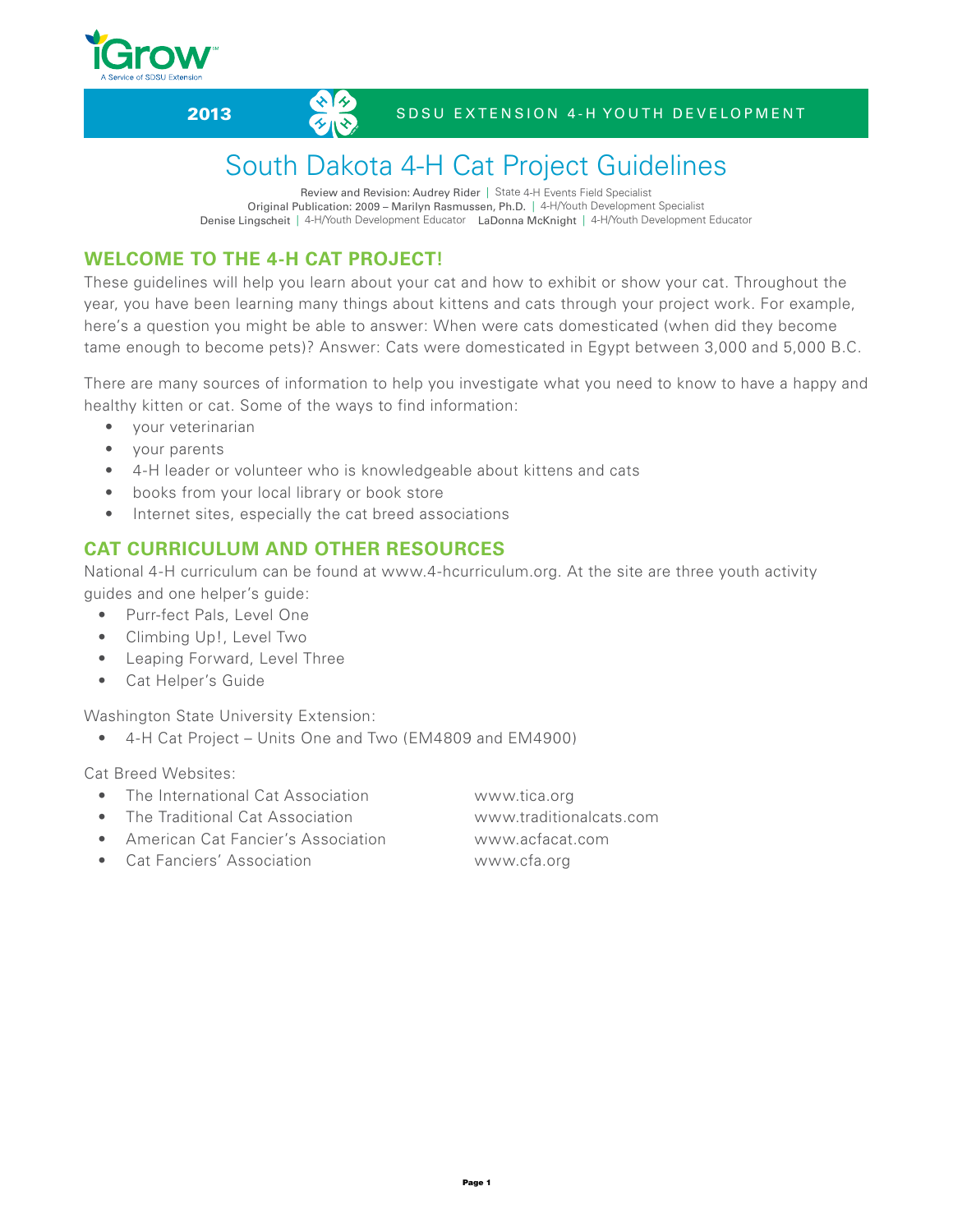## **1.0 GENERAL INFORMATION**

To enjoy the cat project, you will need to give your cat lots of attention. If you spend time grooming and playing with your cat every day, he or she will be become accustomed to being handled. You will learn how to calm your cat so that it will be calm during the cat show, too.

The 4-H cat project accepts all healthy kittens and cats—household pets or purebred. Although 4-H cats do not have to be sterilized, sterilizing your cat is encouraged.

#### 1.1 Equipment

There are some basic equipment needs to care for your cat:

- • A carrier is helpful for transporting your cat to the veterinarian or anywhere you travel with your cat. A cat that is loose in a car could distract the driver and cause an accident.
- If your cat lives indoors, you will need a litter box. A litter box should be large enough so that the cat can turn around and still keep its back end in the box. The box should be deep enough so that the litter won't spill or be tossed out of the box. A good size for a litter box for an average cat is about 15-inches square.
- Your cat's food and water dishes should be heavy, so they can't be tipped over. If you have two or more cats, they can share a water bowl, but each should each have their own food dish.
- • If your cat has claws, a scratching post is a good idea. You can use catnip to help encourage your cat to use the scratching post and not the furniture.
- You will need a collar, harness, and leash for your cat if you plan to either show your cat at Achievement Days or take your cat outdoors for other reasons.
- • Grooming tools will help keep your cat's coat both in good condition and enjoyable to pet and play with. Shorthaired cats need a natural bristle brush, a fine-toothed flea comb, and a chamois or nylon rubbing cloth. Long–haired cats need a wide-toothed metal comb, a mat splitter, and a fine-toothed flea comb. To keep your cat's claws trimmed, you may use either a nail clippers made especially for cat claws or one made for human fingernails, but never a scissors.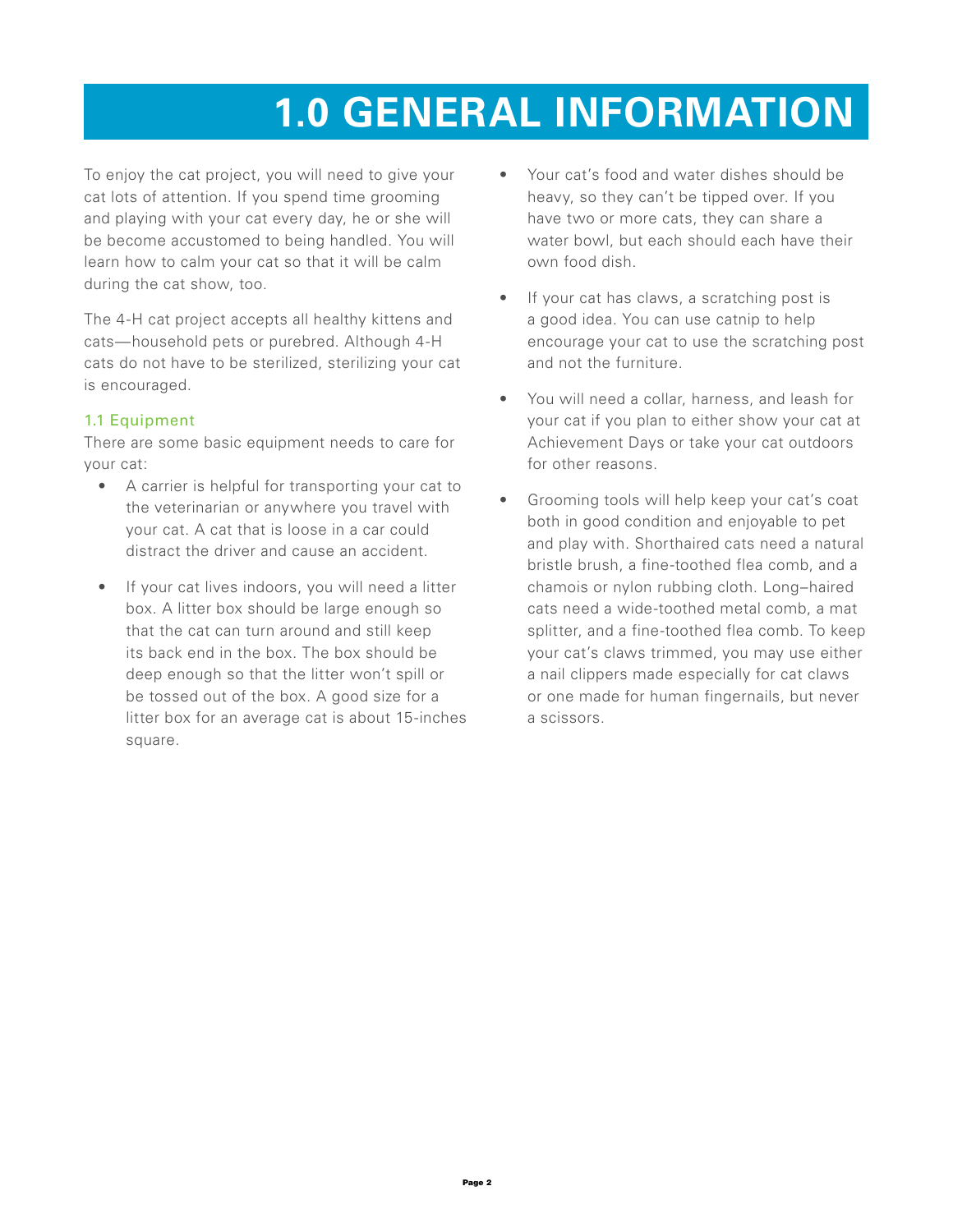### **2.0 exhibiting kittens and cats**

#### 2.1. South Dakota 4-H Exhibit Lots (Cats at Achievement Days and/or South Dakota State Fair)

- • Showmanship
- Healthy Kitten over 4 months and under 12 months of age
- Healthy Cat over 12 months of age

#### 2.2. Guidelines for Exhibiting

- • Where to Show
	- 4-H members may show either a kitten or a cat at Achievement Days or South Dakota State Fair in the Healthy Kitten/Cat exhibit or in showmanship.
- Sanctioning.
	- Cat shows at county Achievement Days and at the South Dakota State Fair are not sanctioned by any national organization.
- • Cat Breeds
	- O Kittens and cats do not need to be purebred animals. They will not be judged for breed characteristics. Kittens and cats are judged for physical condition, cleanliness, presentation, temperament, and attractive or unusual appearance. Judges usually will not deduct points for odd body proportions; however, overweight, potbellied, or cats in poor health and grooming will receive deductions. Old scars or injuries will not necessarily be counted against the cat. The judge will look for evidence that the injury was properly treated.
- **Carriers and Kennels** 
	- Exhibitors must provide their own pet carrier/portable kennel to transport and house their cats while on the fairgrounds.
- • Health Certification
	- Each exhibitor must have a current health certificate for each kitten or cat. The state veterinarian's office requires all cats on

exhibit to be accompanied by a health certificate that has been signed by a licensed accredited veterinarian within 30 days of entry to the South Dakota State Fair. The health certificate must indicate the dates of vaccination for rabies and feline distemper (FVRCP). All vaccines must be current. However, it is important for 4-H members to consult with their local veterinarian about complete health care for their cats, which includes additional vaccinations, such as for feline leukemia.

- Animal's Length of Stay at Event
	- O Kittens/cats may only be brought to South Dakota State Fair or Achievement Days on the day of the show and remain until all judging is completed. Kittens/cats are taken home the same day; they are not housed at the fair.
- Entry Limits
	- Each exhibitor is limited to two entries per lot number. Showmanship is one entry.
- Where Animals are Judged.
	- Cats and kittens will be judged out of their kennels or cages.
	- Each 4-H member needs to provide a carpet square to place under his/her cat while showing. Carpet squares should be at least 12" x 15".
- Leashing/Harnessing of Animals
	- A leash or harness is required to control your kitten or cat. Use a small, clean lightweight leash or harness. Get your cat used to wearing the leash or harness in your home before taking your cat somewhere.
- Carpeting for Animals and Nail Trimming At South Dakota State Fair, the 4-H member must provide a carpet square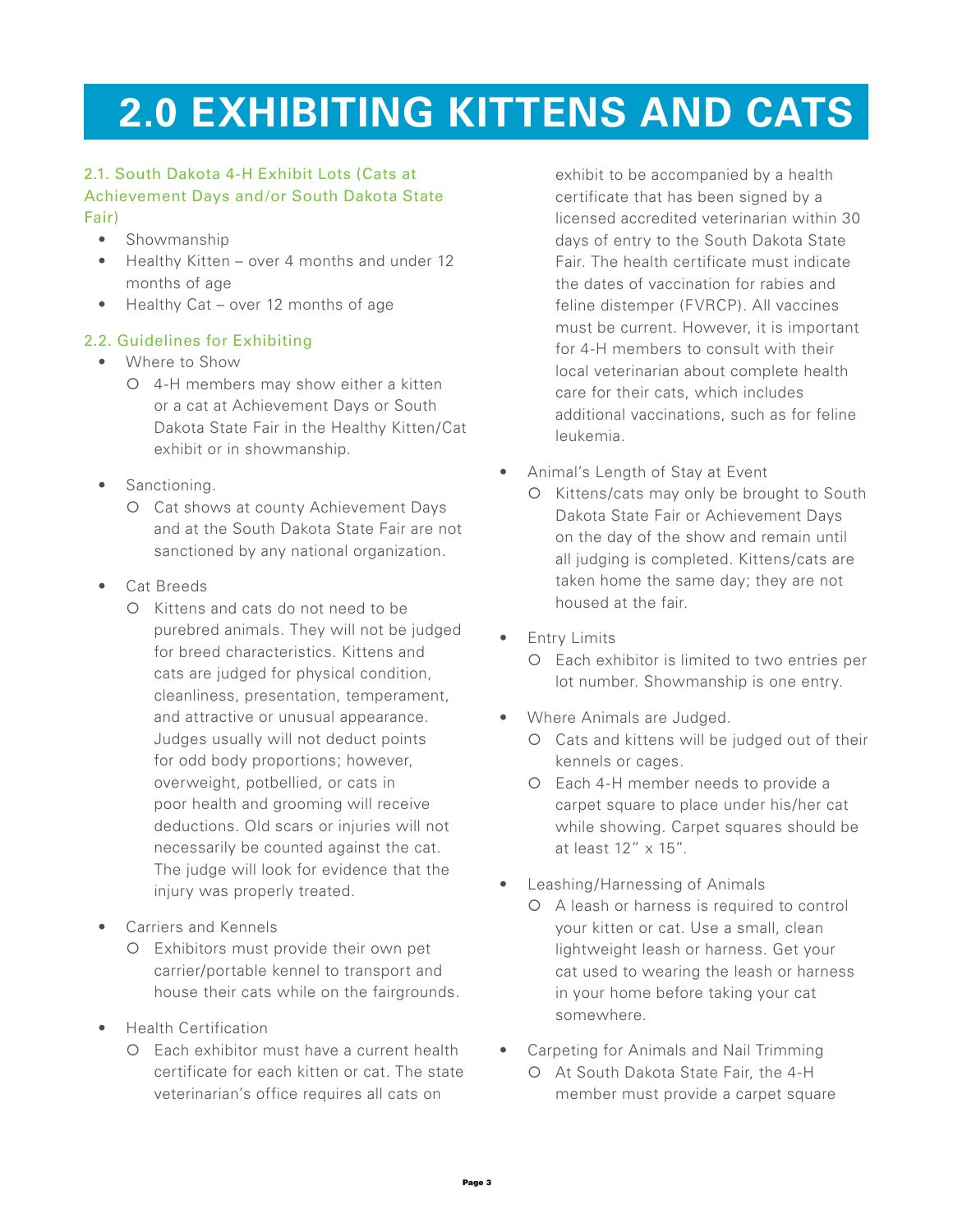for showing his or her cat. If a member practices with the cat on a piece of carpet, the cat will be comforted by a familiar surface and smell.

- The claws on all four paws should be trimmed.
- Care of Kittens and Cats
	- O Kittens and cats must have a clean and full water dish.
	- Litter boxes are optional; however, be aware that cats may be in their carriers for several hours. It is advisable to feed cats several hours before the time of the show.
- **Cat Personality** 
	- O Temperament of the kitten or cat is important in the judging process. Points will be deducted for fearful, uncontrollable, or aggressive animals.
- • Ribbons
	- O Ribbon placing follows the Danish system of purple, blue, red, and white.
- • Animal Possession Requirement.
	- O Kittens/cats must be in the possession of the exhibitor by May 31 of the current year.
- • Animal Safety
	- O Picking up your cat.
	- O Put one hand under the chest behind its forelegs. Grasp both hind legs and tail with your other hand.
	- O Harnessing/leashing your cat.
		- **When taking your cat outdoors or away** from home, you should use a harness and leash. The harness should not be too tight, but it should also not be so loose that it will slip off. Use a small, light leash. Practice with the leash so that your cat becomes accustomed to wearing it.
	- Carrying your cat.
		- Always carry your cat in the safety carry (fig. 1). Grasp the cat's forelegs between your thumb and fingers, and have at least one finger between the

cat's legs. Support the cat's chest in the palm of your hand. Then, with your opposite hand grasping the nape of the cat's neck, you may tuck the cat's rump and rear legs either under your elbow and against your body or riding on your hip.



Figure 1. 4-H member, Bailey, and her cat Kali demonstrate the safety carry

#### 2.3. Cat Showmanship

Showmanship is a 4-H Youth-in-Action activity. The purpose of showmanship is for 4-H members to develop skills and knowledge about the animal shown and then to present the animal and themselves publicly to a showmanship judge.

Showmanship provides 4-H members with a meaningful experience where they can practice and improve their handling and sportsmanship skills. Showmanship gives 4-H members the opportunity to present themselves and their cats to the best of their ability. It is important to remember that 4-H showmanship is not the same as professional showmanship in competitive events for purebred cats.

#### 2.3.1. Tips on Cat Showmanship

1. Please relax. Remember, everyone is here because they love their cats. They are not here to criticize if you forget something or if your cat gets scared. Everyone is here because they like cats and like watching them. In addition, your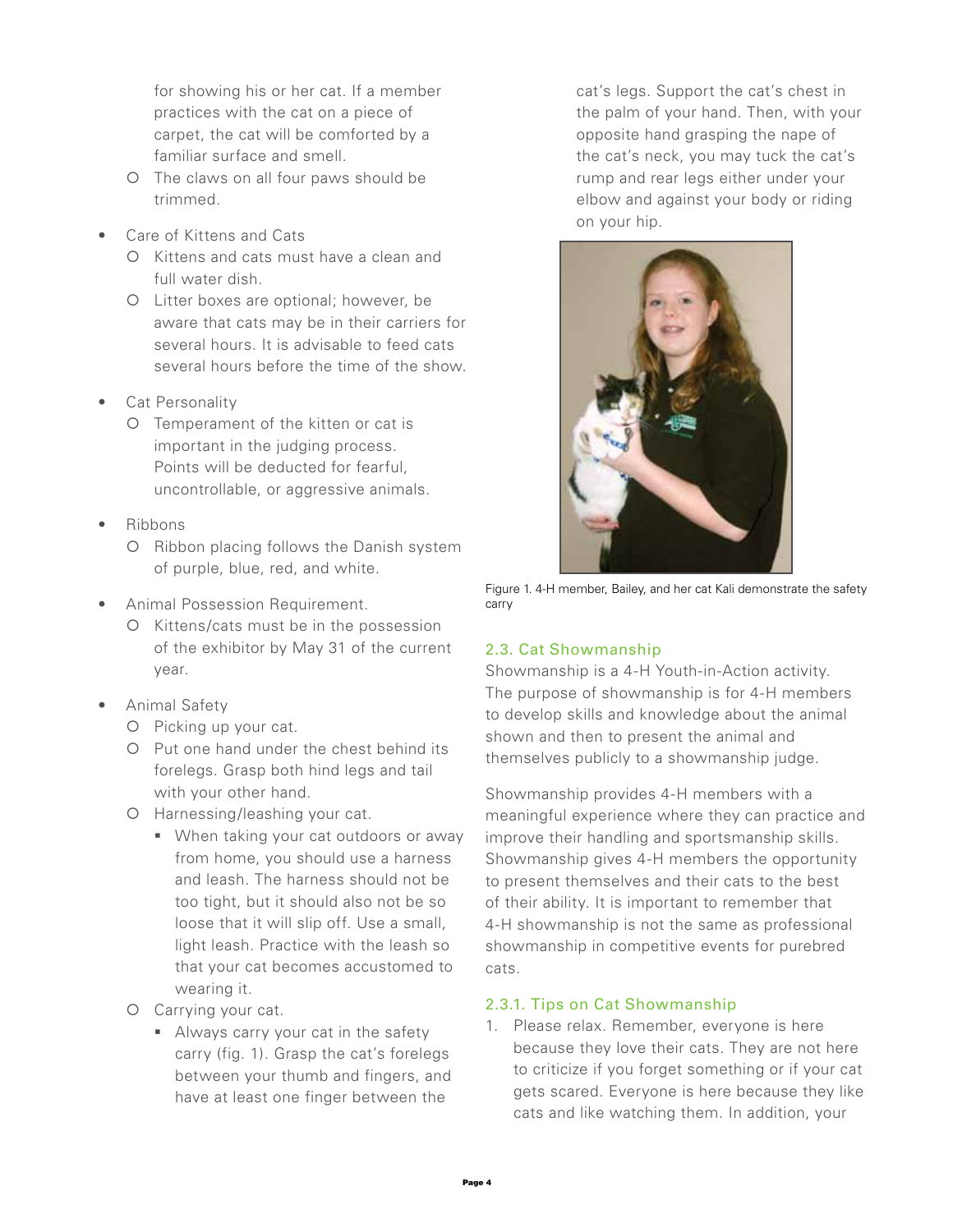cat will relax more if you are relaxed.

- 2. Remember to handle your cat gently but with firmness (not too rough or too tight). The entire time you are showing the cat, you can stroke and soothe the cat with your hand. The more you practice, the more your cat will become accustomed to being shown.
- 3. Remember that this is a new and scary experience for your cat. If your cat scratches, growls, tries to escape, or fidgets, he is just being a cat. The judge will only take points away if you lose your temper or get rough with your cat. Just stay calm and do the best you can. Smile! This is your kitty; show you are proud of it.

#### 2.3.2. Procedures for Showmanship Presenting your cat

- 1. Pick up your cat with one hand just behind its front legs and one hand just in front of its back legs. Lift the cat up, stretching it out slightly so that the judge can see how long the cat is.
- 2. Show the judge the cat's side, then turn and show the cat's head, then turn and show the cat's other side, then turn and show the cat's behind. (Practice this several times so that the cat becomes familiar with being picked up like this, and so you can make the turns in a smooth fashion. Practice with your cat at a steady pace. Make the practice sessions short and more frequent, rather than having long sessions where your cat may start to resist and squirm.)
- 3. Put the cat down on the table facing the judge and lift the front of the cat up by gripping just behind the front legs. Hold him up tall with his back legs still on the table so that the judge can look at the cat's tummy. Put the cat's front legs back down on the table.

#### Examining your cat

1. Try to keep your cat turned sideways to the judge as you examine the cat. Most cats will huddle down with their tummy on the table. You can gently "tuck" the cat so that she looks like a compact loaf of bread, her paws underneath her and her tail curled around her.

2. Body parts.

a. The goal of this part of your presentation is to show the judge that you know the parts of a cat's body and what is typical of a healthy cat. One way to remember everything is to look at your cat—starting at the head, comment on each part as you work your way back to the cat's tail.

b. Start with the cat's head. Feel the skull, face, chin, and neck for any lumps or scratches or anything that should not be there. Talk to the judge as you do this. Now look at each of the cat's eyes and into each ear. Your cat's eyes should be clear without discharge, and its ears should be clean and free of ear mites, scratches, or discharge. You may say something like, "Now I am checking each eye; they look clear and bright. I am checking the ears for mites, infection, or scratches; my cat's ears look fine."

c. Continue to talk to the judge as you examine your cat. Tell the judge what you are looking for as you check each body part.

d. Lift the lips on the side of your cat's face to expose her teeth for the judge's inspection. Do not force the cat to open its mouth.

e. Next, examine the cat's body. Think of this as giving your cat a massage. As you do this, you are feeling for bones that are not right, for lumps, bumps, or cuts. Tell the judge what you are feeling as you do this. Start at the neck and work toward the back. Feel under the jaw and the neck, the shoulders, the body, the tummy, and each leg. Also look at all four paws.

f. Lift the tail and check the cat's backside. You are looking for anything wrong—e.g., blood or a dirty bottom—that could indicate diarrhea.

g. Comment on your cat's weight. If you can feel the bones easily, the cat is probably too skinny. If you feel lots of rolls of fat and loose skin, your cat could be overweight. A nice, firm body that doesn't feel bony is just right.

h. Brush the fur back on your cat so the judge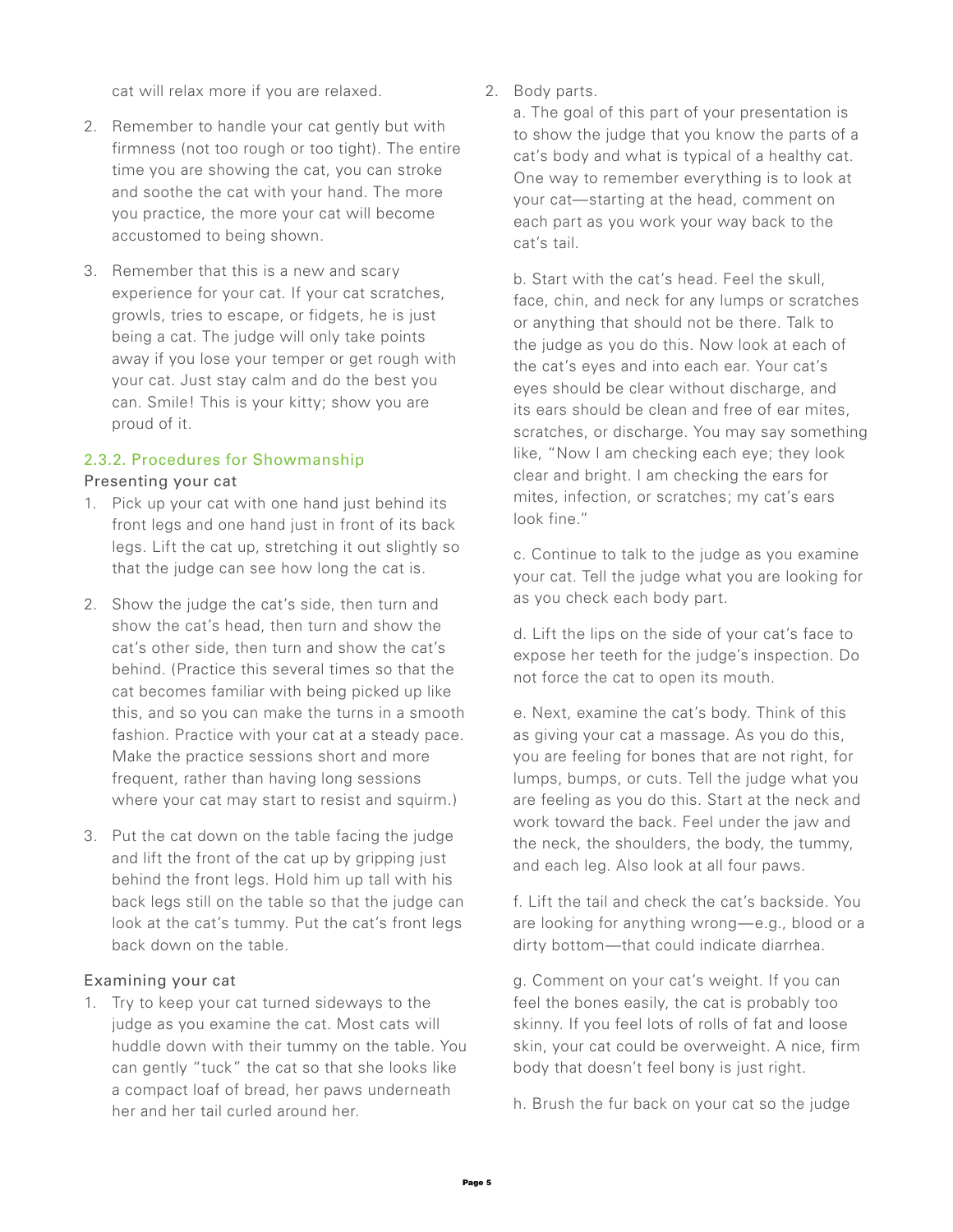can see her skin. Comment on the color of the skin and if there is any dry or irritated skin.

i. Do the pinch test to make sure the cat is not dehydrated. If you pull or pinch a fold of skin up and it goes s-l-o-w-l-y back in place, the cat may be dehydrated.

j. Brush the fur back, then forward into place. Blow on the fur so it fans out from the skin. Comment on the fur. Is the fur soft? Is the cat shedding? Is its hair matted?

k. Put your cat back into the "bread loaf" position—the cat sideways to the judge, tucked up, legs underneath, and tail curled. Stand straight and tell the judge you are done examining your cat.

#### 2.3.3. Your Appearance for 4-H Showmanship

- Look nice when you are showing your cat. Be sure that your hands are clean, as the judge will be watching your hands as you show the different body parts of your cat. Wearing colored nail polish is not acceptable.
- Your hair should be nicely combed and pulled back if it is long.
- Wear either the 4-H t-shirt or a white shirt or blouse with either short or long sleeves.
- Wear closed-toed shoes or boots. No sandals or flip-flops.

#### 2.3.4. Responding to the Judge's Questions

- Learn as much as you can about your cat. Things to know:
	- when your cat was born (the year and the time of year)
	- your cat's gender (male or female) and if it has been spayed or neutered
	- what your cat eats
	- any special characteristics (examples are being a good mouser, being scared of loud noises, etc.)
- Study curriculum or other resources about kittens and cats (including the body parts diagram contained in this publication). Included in this publication is a study guide sheet for each age division (Beginner, Junior, and Senior).

#### 2.3.5. Typical Showmanship Questions

Beginners

- How old is your cat?
- Is your cat spayed or neutered?
- What are some signs of a healthy cat? (or) How do you know when your cat is sick?
- How many bones does a cat have?
- How long does a mother cat carry the kittens before they are born?

#### Juniors

- What vaccinations does your cat need?
- What are mother and father cats called?
- How many calories does your cat or kitten need every day?
- How long will the average cat live?
- • What are some characteristics of a "fixed" cat?
- What is special about a cat's tonque?

#### Seniors

- What are the symptoms of rabies? (Alternative diseases/maladies that may be asked about: panleukopenia, chlamydia, rhinotracheitis, calicivirus, feline leukemia.)
- • What diseases/illnesses does "fixing" your cat either prevent or reduce the chances of?
- • When and where were cats domesticated?
- What is the flehmen reaction?
- Why is protein (or fat or carbohydrates) important in a cat's diet?
- What are some signs a female cat is in heat?
- Why are there often kittens of different colors in the same litter?
- What is the normal body temperature of a cat?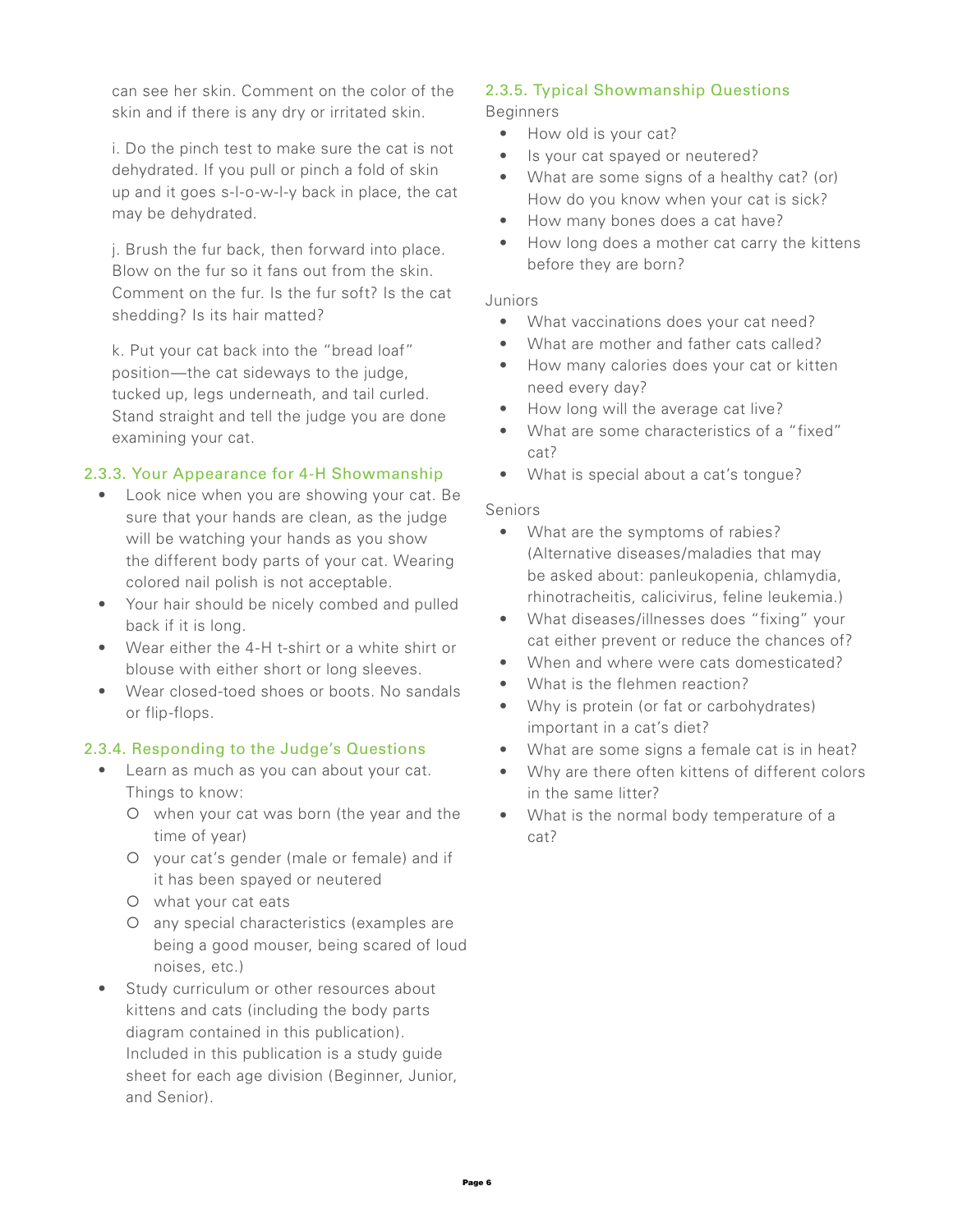#### 2.3.6. Parts of a Cat

It is important to know the names of the parts of a cat's body. This is helpful in telling your parents or veterinarian how your cat is feeling or behaving. Below is a diagram of a cat's body parts.

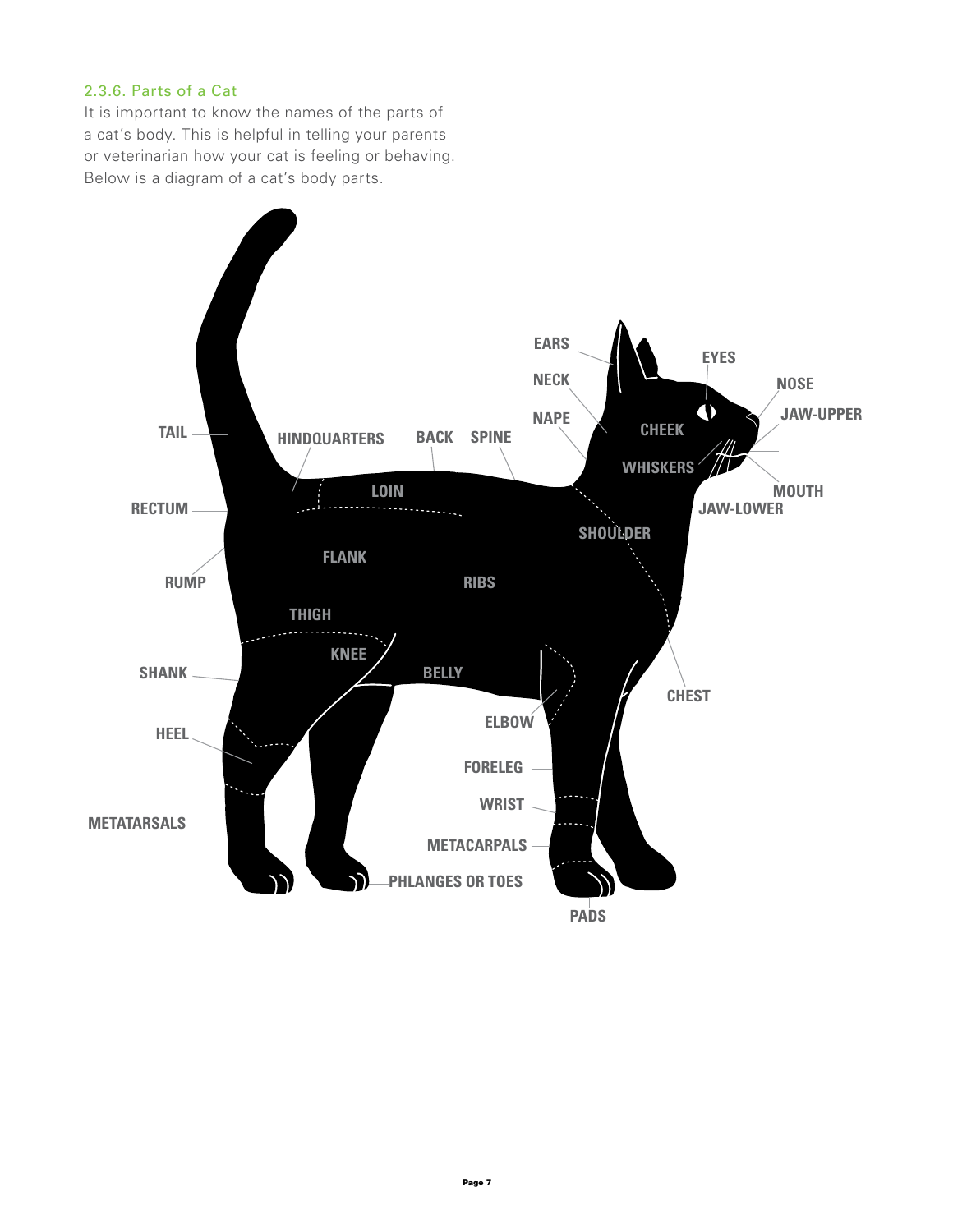### **3.0 Study Guides**

#### 3.1. Study Guide for Beginners (Ages 8-10)

#### Health

- • A cat needs current vaccinations every year, as recommended by your veterinarian.
- If you do not want to have kittens, a cat must be neutered or spayed.
	- A female cat is spayed (the uterus and ovaries are removed)
	- A male cat is neutered/castrated (the testicles are removed)
- • A healthy cat has the following qualities and characteristics:
	- O has bright, clean eyes
	- O has a glossy coat
	- O has a clean nose
	- O has a good appetite
	- O has a nice pink tongue and gums
	- O is curious and playful
	- uses a litter box daily

#### Physical Characteristics

- • A cat stands on the tips of its toes (like a ballerina).
- The whiskers are used to help sense things.
- Cats can live as long as 20 years with proper care and nutrition.
- Cats have 244 bones.
- Molting is when a cat sheds its coat in the spring and the fall—it is renewing its coat for the season change.

#### Nutrition

- Milk can cause diarrhea, so give only in very small amounts as a treat, not as a regular part of the diet.
- Use common sense for food amounts. If your cat is heavy, feed less. If your cat is too thin, feed more.
- Do not feed dog food to your cat (dog food does not contain enough fat).
- • Occasional use of table scraps is OK, but do not use every day.
- Best food combination is a dry cat food with small amounts of canned cat food.

#### Reproduction

- • A female cat carries kittens for about 2 months before they are born.
- Kittens open their eyes 9 or 10 days after birth.

#### 3.2. Study Guide for Juniors (Ages 10-13) Health

- A cat needs current vaccinations every year as recommended by your veterinarian. Ask your veterinarian about these vaccines:
	- O rabies
	- panleukpenia (pan-luke-o-pea-nee-a)
	- O chlamydia (cla-media)
	- O rhinotracheitis (rhino-tra-key-mee-ya)
	- calicivirus (ca-lee-che-virus)
	- O feline leukemia (feline lou-key-mee-ya)
- Signs that your cat may be sick:
	- $O$  It is hiding.
	- O It is unresponsive, not playful, and/or not curious.
	- O It has dull, mattery eyes
	- O Its coat is dry and coarse or matted.
	- O It has an increased or decreased appetite.
	- O Its litter box habits have changed, or it is making frequent trips to the litter box.
	- O Its gums and/or tongue are pale or whitish.
	- O It is crying or howling.
	- O It has diarrhea.
- A neutered or "fixed" cat is
	- O less likely to wander,
	- O less likely to get into fights,
	- O healthier,
	- O quieter (less yowling).

#### Physical Characteristics

- The average cat lives 12-15 human years.
- A cat ages differently from a human. There is no accurate way to calculate age however, an approximate way to figure the age of a cat (compared to you, a human) is to figure that a cat is about 15 human years old at the end of its first year, nine more years at the end of its second year. Every year thereafter it ages an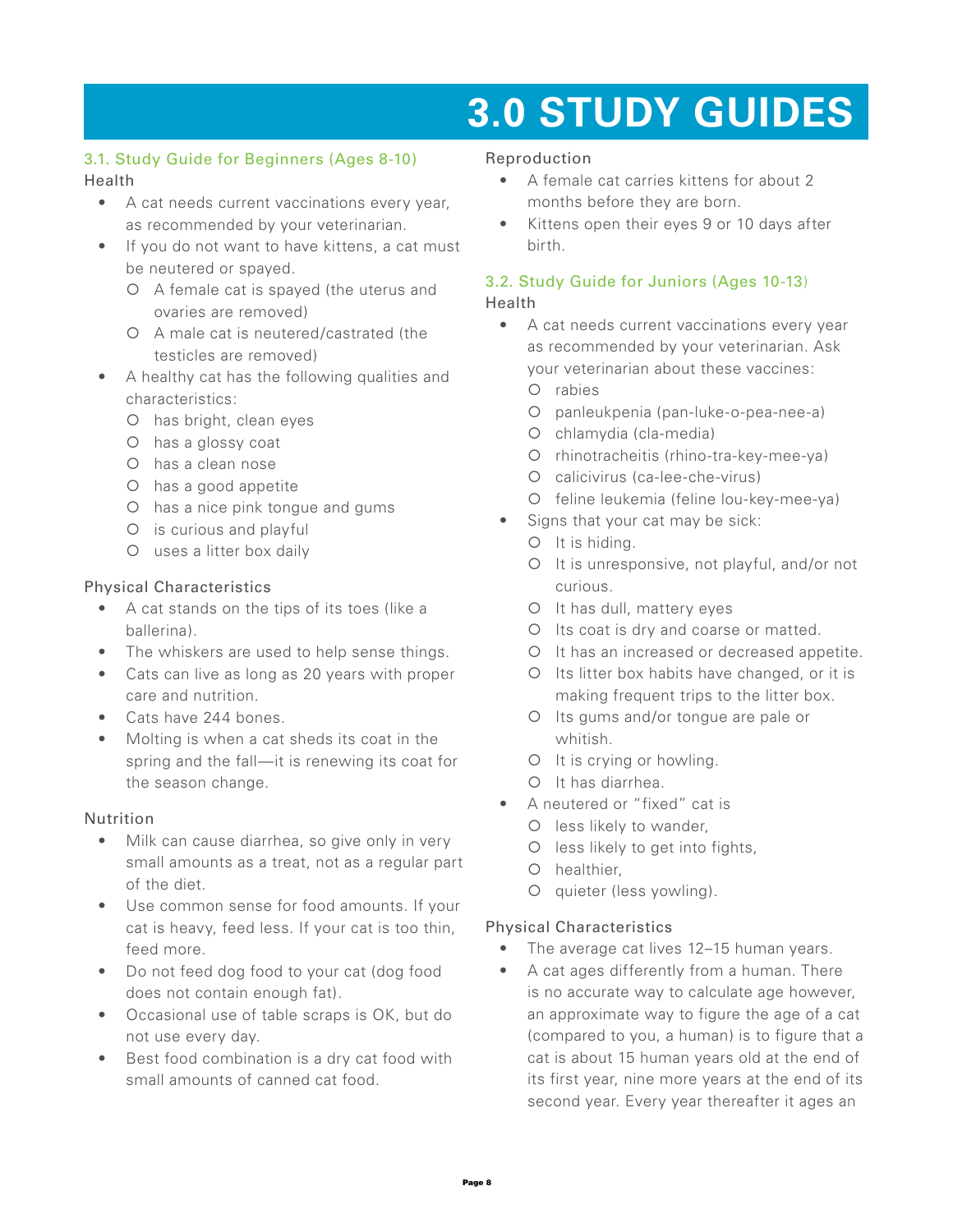average of 4 years. For example:

such as cancers of the reproductive system.

For a  $7$ -year-old cat First year = 15 years

Second year  $=$  9 years

#### Next 5 years  $(5 \times 4) =$  20 years

Total 44 years

- Whiskers supplement the vision and hearing of a cat by helping sense the width of openings and changes in the environment.
- The teeth are designed for biting and tearing food, not for chewing.
- The tongue is specialized. It is made to hold prey, lick meat from bones, and can curl for lapping up liquids.
- A cat has very good hearing. It can hear sounds two octaves higher than humans.
- Cats have a good sense of smell. A cat's brain center for smell is large.

#### **Nutrition**

- • A cat needs about 1 pint of fresh water per day. They like it best when it is clean and cool in a glass or ceramic dish and in a separate place from the food.
- Most pet cats do not get enough exercise, so diet is very important to maintain the best weight.
- • Kittens need about 400–500 calories per day.
- Adult cats need about 350 calories per day to maintain a good weight.
- • It is important to read the labels on the cat food to make sure your cat is getting the right nutrients.

#### Reproduction

- A cat has kittens in 63-69 days.
- A queen is a mother cat; she has a litter of kittens.
- • A tom is a father cat.
- • To identify the sex of a kitten, look under its tail:
	- The backside of a female will look like an "i" (a hole and a slit).
	- The backside of a male will look like a ":" (two holes).
- Fixed cats are healthier because the body concentrates on staying healthy instead of reproduction. Also, there is nearly a zero chance of developing certain health problems,

#### 3.3. Study Guide for Seniors (Ages 14-18) Health

- Rabies is a viral disease of the nervous system; the disease is passed from mammal to mammal and it is always fatal within 7-10 days. Symptoms are a change in attitude, irritability, erratic behavior, excessive salivation, uncoordinated muscle movements, and weakness—which leads to paralysis. Rabies can be passed to humans.
	- The rabies vaccine should be administered annually.
- Panleukopenia, or cat distemper, is a viral infection of the digestive system. It is almost always fatal. Symptoms are diarrhea, vomiting, weight loss, fever, and depression.
- Chlamydia is a serious upper respiratory infection. Symptoms include infected eyes, sneezing, and nasal discharge.
- Calicivirus is a viral infection that leads to upper-respiratory diseases. Symptoms include sneezing, infected eyes, discharge from the mouth, coughing, fever, weight loss, and a runny nose.
- • Rhinotracheitis is an acute infection of the respiratory tract and eyes, often leading to blindness. Symptoms include sneezing, infected eyes, fever, weight loss, and a runny nose.
- Feline leukemia is a contagious virus that shows itself as a wasting disease. Feline leukemia eventually kills the cat's resistance to antibiotics, infections, and tumors. An infected cat may have wounds that do not heal.
- Normal cat temperature is 101-102 degrees F.

#### Physical characteristics

- Cats mark territory in the following ways: Un-neutered males will back up and spray
	- urine (called spraying). By scratching things.
	- O By rubbing their head and nose against something.
- Scratching is also used to sharpen the claws.
- Rubbing their head and nose against someone